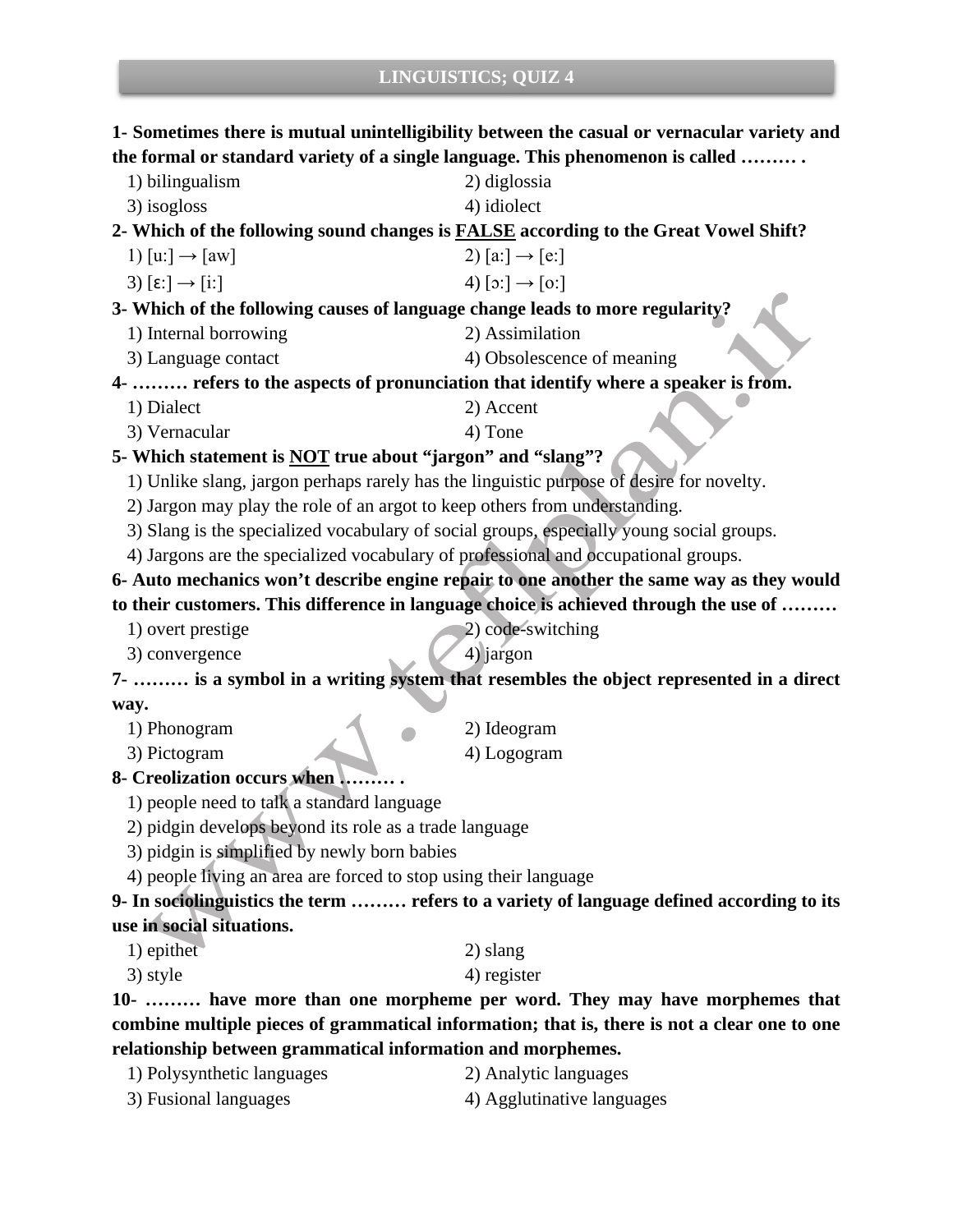| 11- Which of the following rules is <b>NOT</b> one of the Grimm's Law?                           |                                       |
|--------------------------------------------------------------------------------------------------|---------------------------------------|
| 1) Voiced aspirated become unaspirated.                                                          | 2) The long vowels diphthongized.     |
| 3) Voiced stops become voiceless.                                                                | 4) Voiceless stops become fricatives. |
| 12- The fact that a person may be called a terrorist or a freedom fighter depending on who       |                                       |
| is doing the calling has to do with the fact that                                                |                                       |
| 1) words reflect individual or societal values                                                   |                                       |
| 2) language is sexist                                                                            |                                       |
| 3) some words are inherently good or bad                                                         |                                       |
| 4) words have different meaning in different languages                                           |                                       |
| 13- The sign " $\pm$ " in Chinese writing system is used for the word "king" what is the writing |                                       |
| system in this languages?                                                                        |                                       |
| 1) pictogram                                                                                     | 2) ideogram                           |
| 3) logogram                                                                                      | 4) cuneiform                          |
| 14- A language common to speakers of diverse languages that can be used for communication        |                                       |
| and commerce is named                                                                            |                                       |
| 1) lingua franca                                                                                 | 2) standard language                  |
| 3) high variety                                                                                  | 4) creole                             |
| 15- All of the following could be cited as a cause of language change <b>EXCEPT</b>              |                                       |
| 1) ease of articulation                                                                          | 2) obsolescence of meanings           |
| 3) expression of new meanings                                                                    | 4) Great Vowel Shift                  |
| 16- In the study of speech styles, the concept of 'audience design' is closely associated with   |                                       |
| .                                                                                                |                                       |
| 1) regional dialect                                                                              | 2) diglossia                          |
| 3) speech accommodation                                                                          | 4) social marker                      |
| 17- In historical linguistics, cognate words                                                     |                                       |
| 1) are used to construct dead languages                                                          |                                       |
| 2) are similar in form but different in meaning                                                  |                                       |
| 3) are found in one language                                                                     |                                       |
| 4) show sound changes from Middle to Modern English                                              |                                       |
| 18- In , one uses the symbol of one word or syllable to represent another word or                |                                       |
| syllable pronounced the same.                                                                    |                                       |
| 1) cuneiform                                                                                     | 2) syllabic writing                   |
| 3) word writing                                                                                  | 4) rebus principle                    |
| 19- According to pervasiveness of language change ________.                                      |                                       |
| 1) all languages change                                                                          |                                       |
| 2) a language keeps changing throughout the history                                              |                                       |
| 3) language change is a natural phenomenon                                                       |                                       |
| 4) all parts of the grammar change                                                               |                                       |